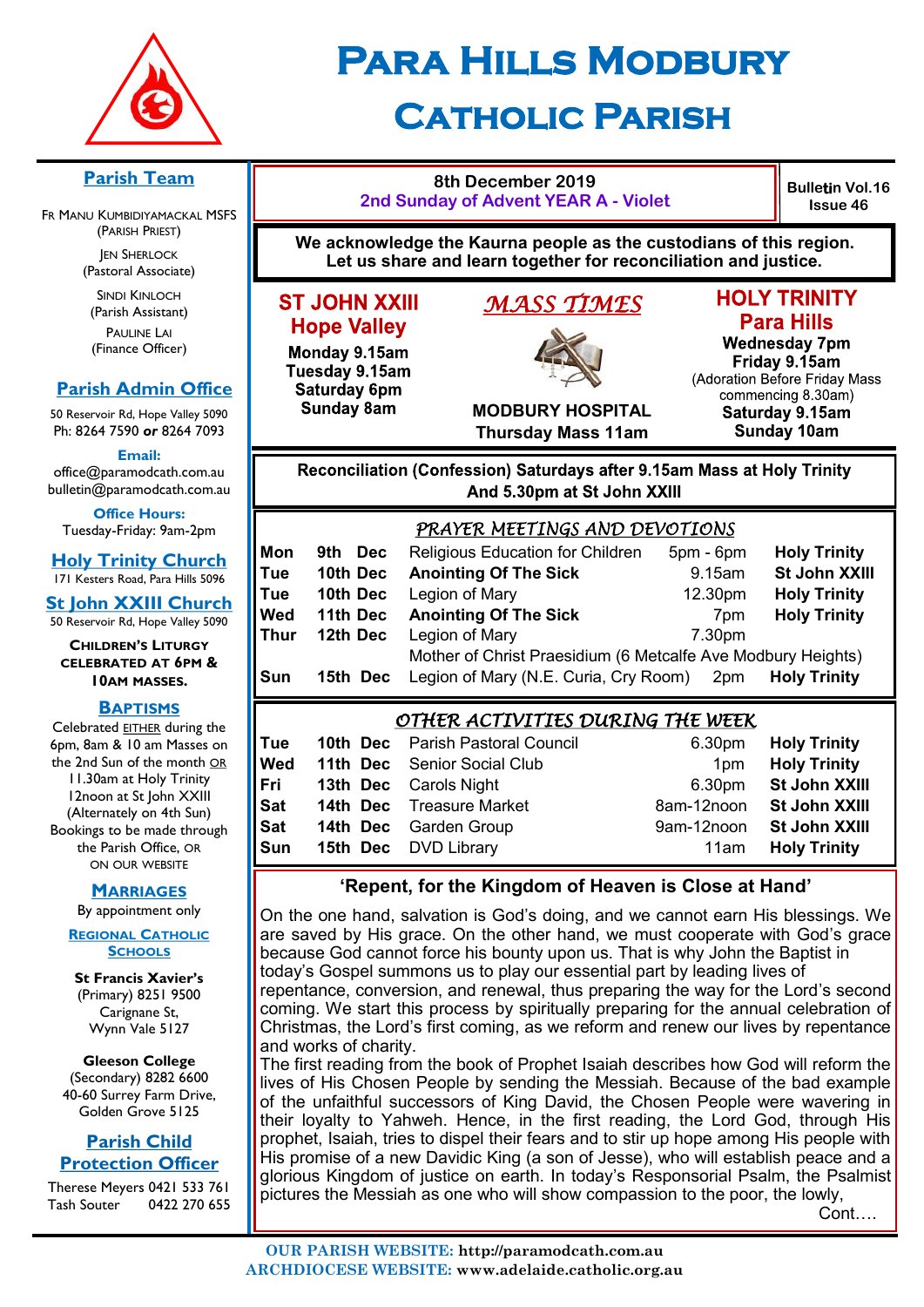and the afflicted. In the second reading, Paul is praying for the reformation of the Jewish Christians of Rome and instructing them to draw endurance and encouragement from the Old Testament books. They are to live in harmony with Gentile Christians, accepting them as

equal, brothers and sisters, while they wait together for the second coming of Jesus. In today's Gospel, John the Baptist urges the Pharisees and Sadducees to give evidence that they mean to reform their lives so as to

recognize and be ready to meet and accept the promised Messiah. He challenges them to repentance, conversion and renewal. He tells the common people, who expect the Messiah to come soon, to act with justice and charity, letting their lives reflect the

transformation that will occur when the Messiah enters their lives. In the same way, as we prepare to welcome Christ at Christmas, John advises us to "prepare the way of the Lord."

We need to prepare for Christ's coming by allowing him to be reborn daily in our lives. Advent is the time for us to make this preparation by repenting of our sins and renewing our lives through prayer, penance, and the sharing of our blessings with others. Let us remember the often-repeated words of Alexander Pope:

"What does it profit me if Jesus is reborn in thousands of cribs all over the world and not reborn in my heart?" He means that Jesus must be reborn in our hearts during this season of Advent and every day of our lives, radiating his love, kindness, mercy, forgiveness and spirit of humble service to the world through our lives. For this we need to answer the call for a change of life. John the Baptist challenges our superficial attempts at change, demanding that, while obeying the commandments faithfully, we must correct our relationships with others, mend ruptures, soothe frictions, face family responsibilities, work honestly, and treat our employees justly. Let us share our love with others as selfless and humble service. "Do small things but with great love" advised St. Theresa of Lisieux and St. Teresa of Calcutta (Mother Teresa). Therefore, following John's advice, let us celebrate the memory of Jesus' first advent, prepare for Jesus' daily advent into our lives through the Sacraments and the Bible, and wait

Tanelsumbedramataka/L

# **The Blessing of the Crib** *Do you have a Nativity Scene?* If you would like to have your crib blessed please bring it along to Mass Saturday night, 14th December or Sunday morning, 15th December. All families are warmly invited!

confidently for his second advent at the end of the world.



Readings for next Sunday, 15th Dec 2019 1st Reading Is 35:1-6, 10 2nd Reading Jas 5:7-10 Gospel Mat 11:2-11

#### **Saints/Feast Days Of the Week**

| 9th Dec             | The Immaculate Conception<br>of the Blessed Virgin Mary |
|---------------------|---------------------------------------------------------|
|                     | St Damasus I                                            |
| $\frac{11}{12}$ th  | Our Lady of Guadalupe                                   |
| $\frac{13th}{14th}$ | St Lucy                                                 |
|                     | St John of the Cross                                    |

#### **Our Community's Prayer Petitions**

*PLEASE NOTE: THE NAMES ON THE SICK LIST WILL REMAIN FOR TWO MONTHS ONLY UNLESS OTHERWISE NOTIFIED.*

**BULLETIN PRAYER LIST:** Please note that names can only be added to this list by immediate family, or the ill person themselves (for reasons of privacy).

#### **Please Remember in your Prayers Those who are sick, especially:**

Gerry McConnell, Anthony Tuanqui, Margaret Pitt, Patricia Kopf, Darcy Ridley, Paul Holmes, Dudley Dolman, Father Peter Milburn, Maria Hand, Emma Gammon, Asher Caudle, David North, Elijah Neri, Wayne Collins, Antoinette Pascale, Marg Dolman, Charlotte Fussell, Selena (Rose) Quinn, Phyllis Anthony, Reta Lockyer, John MacGrath, Ken Robinson, Graham Armstrong, Mary Redmond, Graham Speed, Marlen Piineda, David Truman, Bruce McAndie, Rosa Maria Santos, Sean Molloy, Betty Roper, Imperia De Ionno, Julie Reimann, Imelda Schulz, Maddison Calleja, Janice Forrester, Jim Marlow, Gerry Canavan, Jayden Lee, Audrey Athayde, Marie Boulton, Sr. Marleen Dewar OLSH, Kay Kennedy, Rita Robinson, Eileen Ryan, Gary Lockyer, Yvonne Summers.



### **Anointing of the Sick**

We will have the Sacrament of the Anointing of the Sick on the following dates:

**Tuesday 10th December at St John XXIII Mass at 9.15am.**

**Wednesday 11th December at Holy Trinity Church Mass at 7pm** 

Parishioners, 65 years and upwards would be prime candidates but obviously younger people who may have health issues, be they physical, emotional etc., may like to present themselves also. If you are younger and there is nothing really of concern, you don't need to receive the Sacrament of Anointing at present.

*If there are people at home who require anointing but not able to attend, please call the office to arrange a visit from Fr Manu.*

# **Please Note**

**The last Mass to be celebrated at the Modbury Hospital for this year will be on Thursday 12th December This Mass will recommence mid February 2020**

**RESPONSORIAL PSALM: Justice shall flourish in his time, and fullness of peace for ever.**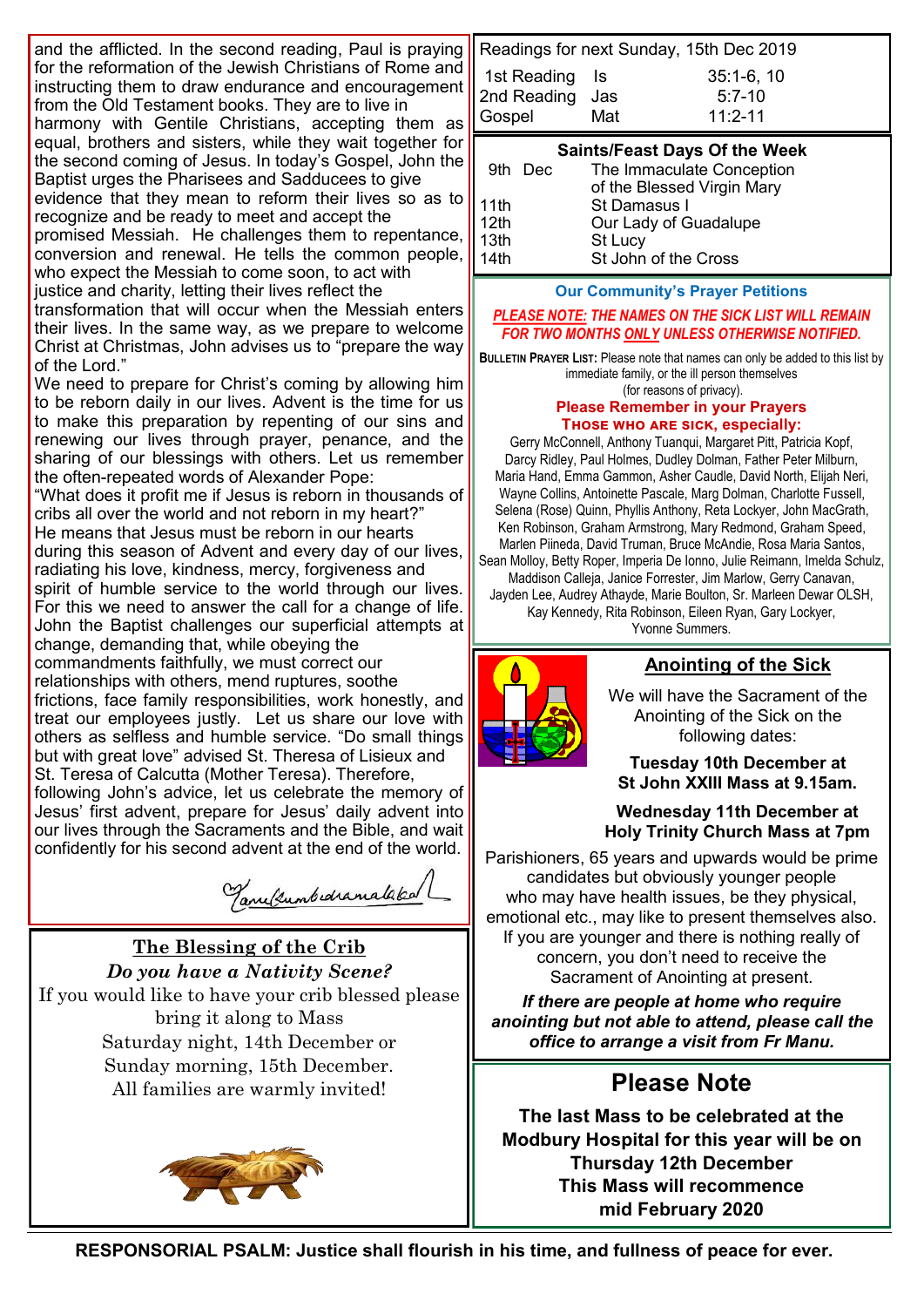**ST VINCENT DE PAUL HQ: 1300 729 202 from 9.00am — 1.00pm or www.vinnies.org.au** 





#### **St Vincent de Paul Modbury Conference**

 *Lord your timeless lesson sings out in the voice of constant waves, in the wind through the trees and in the harmonies of life. Wash clean our ears to hear you, make us* 

*listen now, for we need your great wisdom to assist us in our life. Amen.*

> Only three home visits last week. It keeps our purchasing for the pantry down.

The requests for Christmas hampers currently stands at 22, but is expected to grow in the next two weeks – we'll draw the line at about 36, but take requests until December 13th.

St Francis Xavier has conducted a Christmas food appeal, and that was generously supported. We're also making smaller collections from the kindergartens at Wynn Vale and Modbury Community, and also Golden Grove Primary School.

**This weekend is the last to take cards from the Giving Tree, and the following weekend will be the final opportunity to put donations under it. We pack the hampers on Friday 20th for collection on the Saturday morning.**

Thank you very much for your ongoing support.

# **REACH OUT GROUP**

Tuesday 10th December 2019 9.15am Mass at St John XXIII

Reader: Maureen Frost Offertory: Maureen Kenny & Pat Collins<br>Communion: Jos Hensing & Margaret Emer Jos Hensing & Margaret Emery Altar Server: Ian Dalwood

NB.. There will be Anointing of the Sick at Mass, and all are welcome to join the Reach Out group for a 'cuppa'

For information about Reach Out please call Maureen Kenny Ph: 8396 7682 or M: 0418 821 859



# DEVELOPMENT FUND 2019

Congratulations Margaret Robinson No. 52

Drawn by Angela Zakarias

Contact: Barbara Mathews 8258 8806

# **CHRISTMAS MASS MINISTRY**

As with all of our regular Masses we will need Liturgy Assistants for the Christmas Masses. The Rosters are now up at the back of the Church. If you are able to help in any of the ministries please add your name to the rosters.

# **Carols Night 2019**

**Hosted by ParaMod Youth**

Friday 13th December 6.30pm St John XXIII Over 8 groups performing + Surprise Guest Christmas Raffle and light refreshments will be available on the night. Come join us for a free and fun filled evening





**Plenary Council 2020** *'Listen to what the Spirit is saying …' Rev 2:7*

**What's next in our parish?**

We are convening our final Discernment session, where parishioners will be able to join a discussion group on one of the Listening and Discernment themes, on 8<sup>th</sup> December at Holy Trinity following 10am Mass. There will be tea, coffee and finger food available.

The Discernment session is expected to result in a response that we can summarise and submit via the Plenary Council website. The Australia wide responses will be used to 'flesh out' the agenda for discussion at the Plenary Council in October 2020

# **Feast of the Immaculate Conception**

Celebration of the Mass for the Feast of the Immaculate Conception

Monday 9th December 11am at Holy Trinity Church Hours of Grace from 12 noon - 1 pm

Everybody welcome.

Many Graces are given to those who will spend 1 Hour with Our Blessed Mother to pray for Priests, Her Beloved Sons.

> "O Mary, conceived without sin, pray for us who have recourse to Thee."

# to be included in the draw. **HAPPY BIRTHDAY DECEMBER BABIES**

10th Dec Rosalind Lucy Bell 11th Dec Katrina Lineage 12th Dec Ann-Marie Lineage, Rohent Giebel 13th Dec Margaret Giebel 14th Dec Frank Gavini, Alice Craig 15th Dec Michael Moss, Sue Air



**GOSPEL ACCLAMATION: Alleluia, alleluia! Prepare the way of the Lord, make straight his paths: all people shall see the salvation of God. Alleluia!**